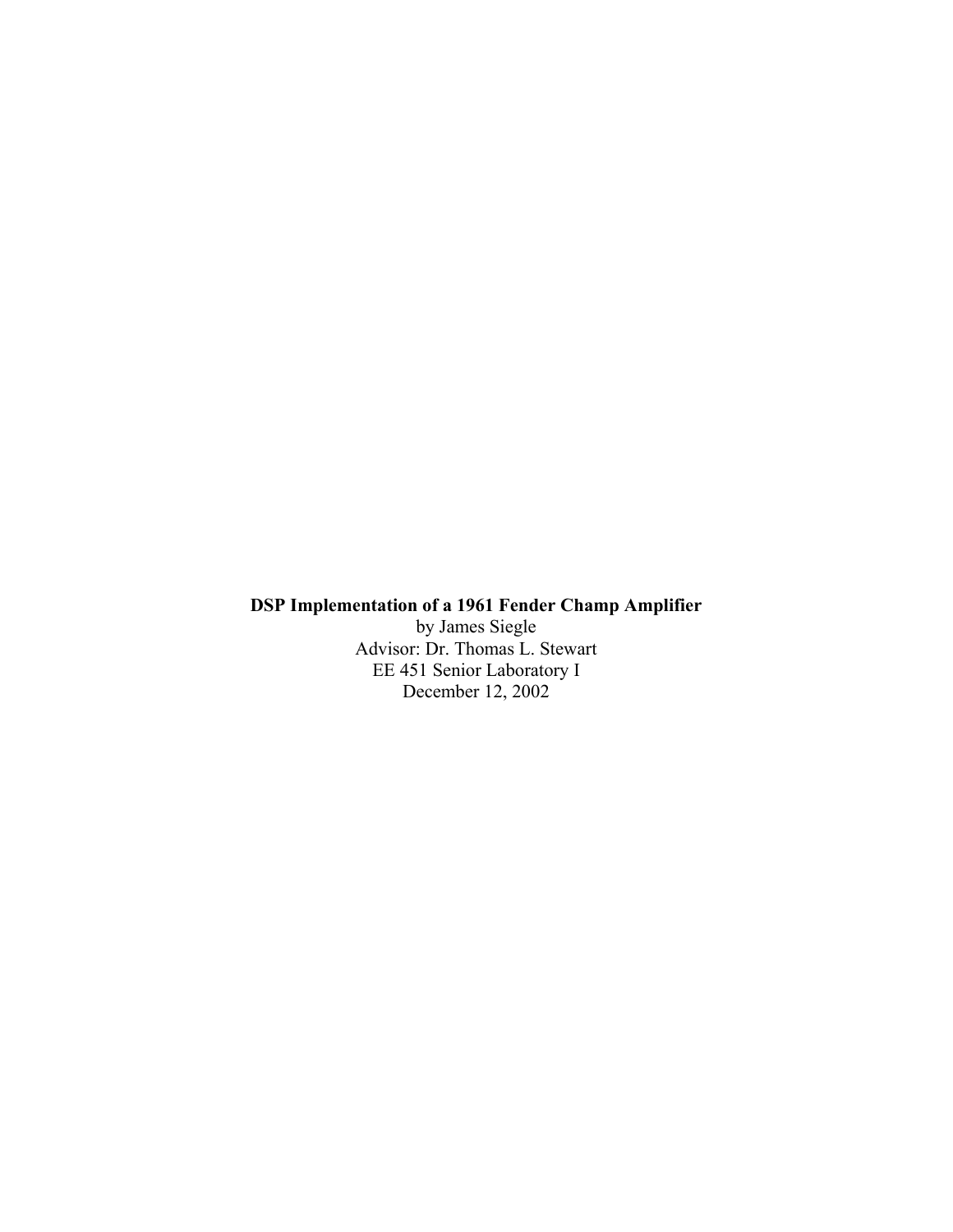# **Table of Contents**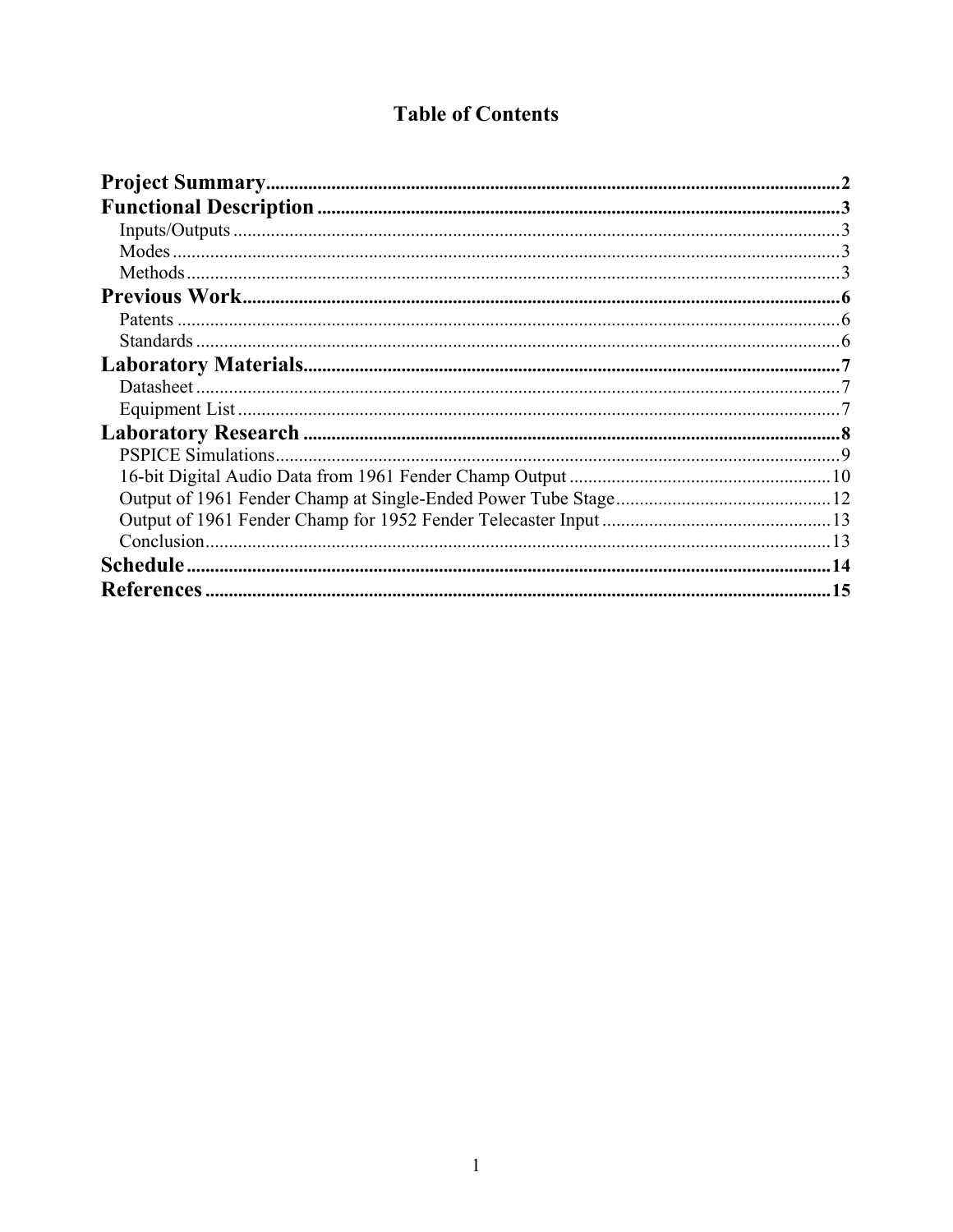# **Project Summary**

This project will use a 32-bit floating-point DSP to generate the distortion characteristics of a 1961 Fender Champ Amplifier at its 12 different volume settings by modeling its nonlinear cascaded layout. Nonlinearities produced from this configuration are thought to be the primary reason for the improved quality of sound. Audio signals either saved to file or generated by a guitar via an A/D interface to the DSP will be passed through C/C++ or assembly language digital filters with different gains. The output from the D/A converter will be either stored to file for analysis in MATLAB or interfaced to a set of speakers to play back the filtered input.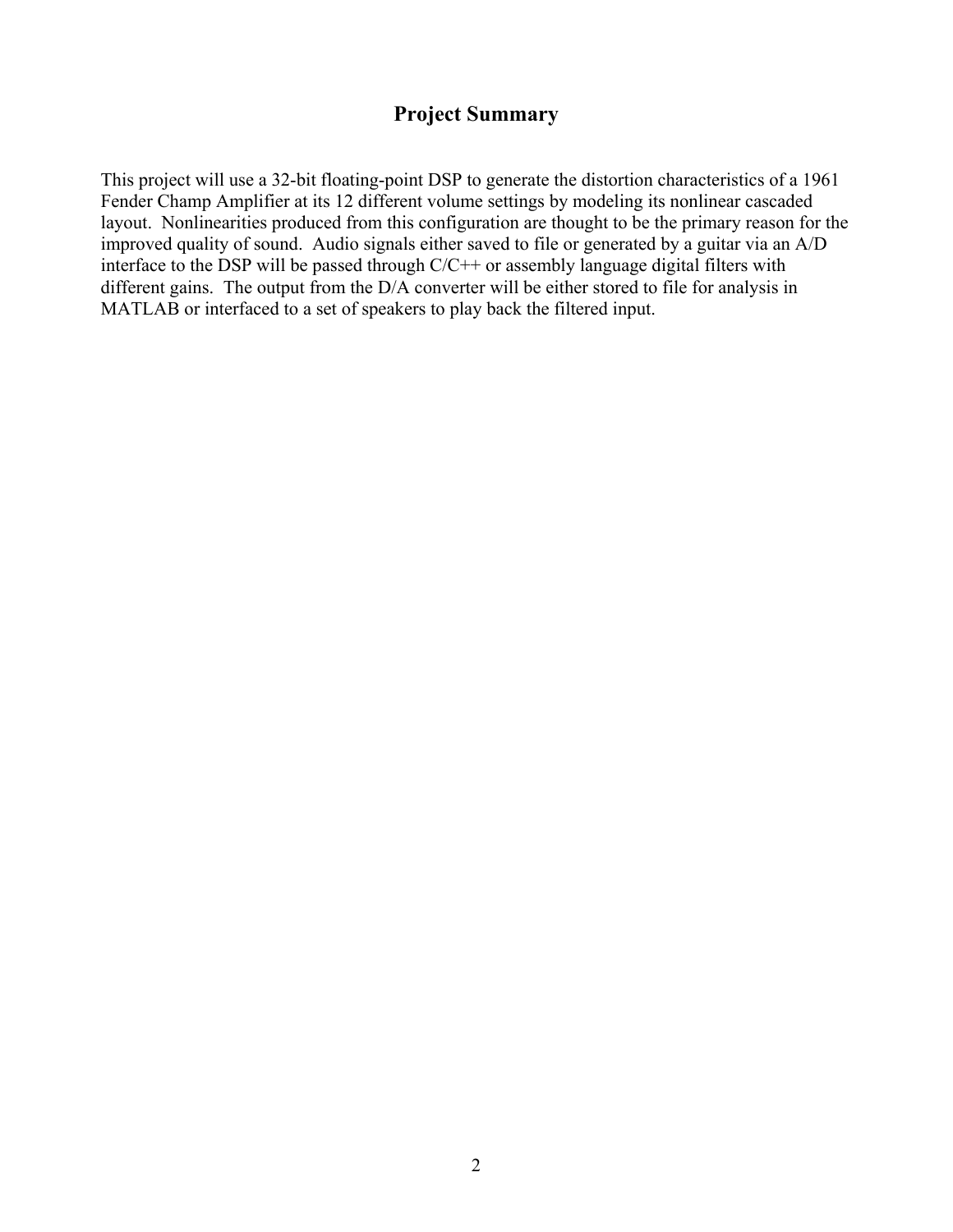# **Functional Description**

### **Inputs/Outputs**

The system inputs will be an analog audio signal from either a guitar A/D interface or a saved audio file, and a software or hardware based volume selection will regulate the filters' behavior. The output will be an audio signal with similar effects to a tube amplifier. This signal will either be displayed in MATLAB, or the D/A converter output will be interfaced to a set of speakers.

### **Modes**

The system modes will consist of the 12 volume settings similar to those provided with the 12 volume switch on the 1961 Fender Champ. If time permits, other effects or modes can be programmed onto the DSP including echo, reverberation, fuzz, and vibrato.



**Figure 1: Overall Block Diagram** 

## **Methods**

One of three methods will be used to obtain the sound of a 1961 Fender Champ:

• One approach will consist of a number of digital filters followed by a summer. The nonlinear model from the summed filter outputs will produce the frequency response of the tube amplifier within the frequency range that can be handled by the DSP. Each input sample will be placed in memory and processed on a sample-by-sample basis as each input becomes available. The result will be a real-time filter with infinite duration once the DSP is initialized. The block diagram of this method can be seen on the next page.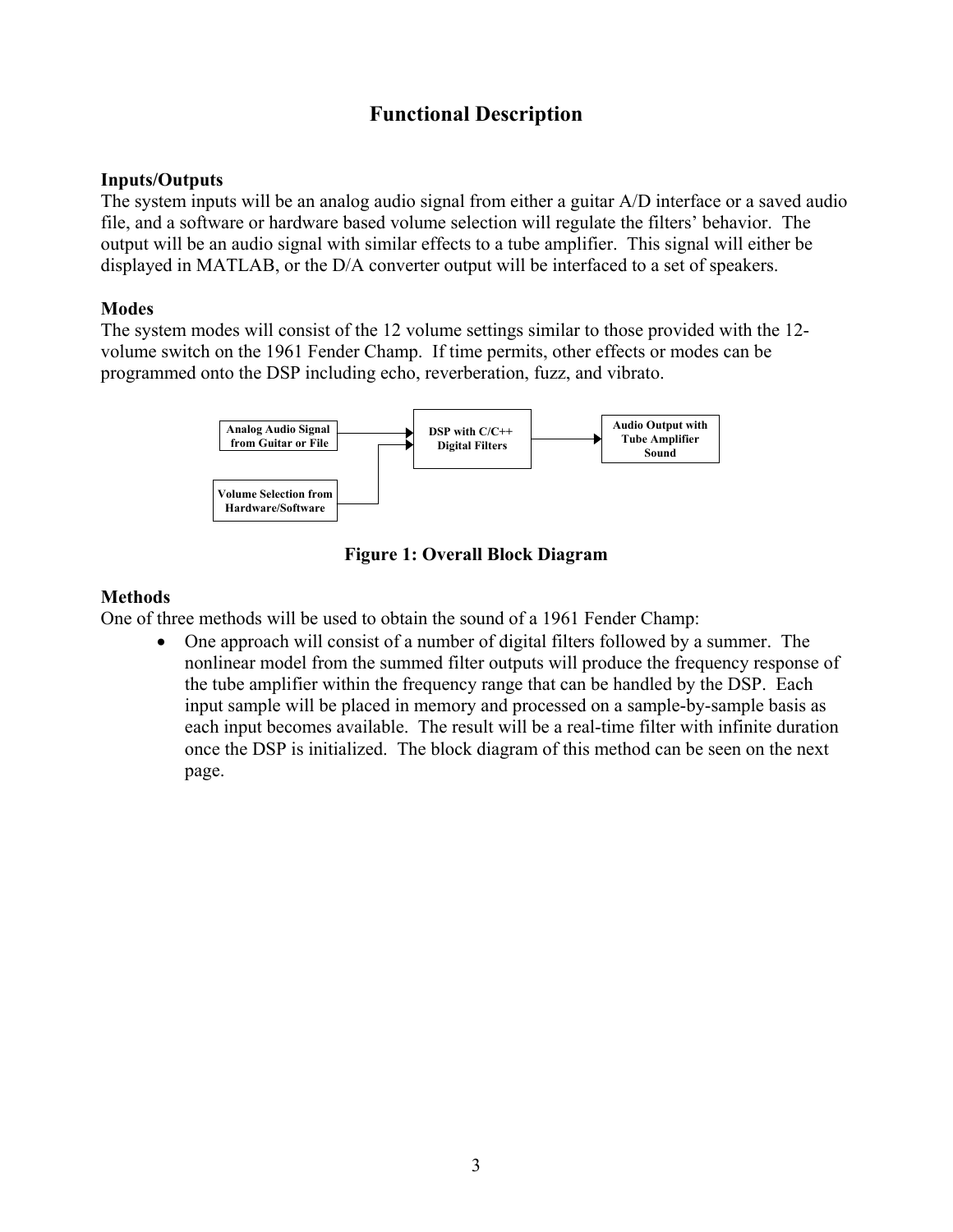

**Figure 2: Multiple Bandpass (BP) Digital Filter Approach to Tube Amplifier DSP Model** 

• Another approach will involve taking the FFT of the input before it is sent to the digital filters for conditioning the amplitude response in the frequency domain. The system will process the input once a memory buffer is filled with new data. The IFFT can then be taken from the summed result of the filtering scheme, and the output will be sent to a D/A converter. This method can be seen below.



**Figure 3: FFT Filter Network Approach to Implement a Bandpass (BP) Filter Bank for Tube Amplifier DSP Model**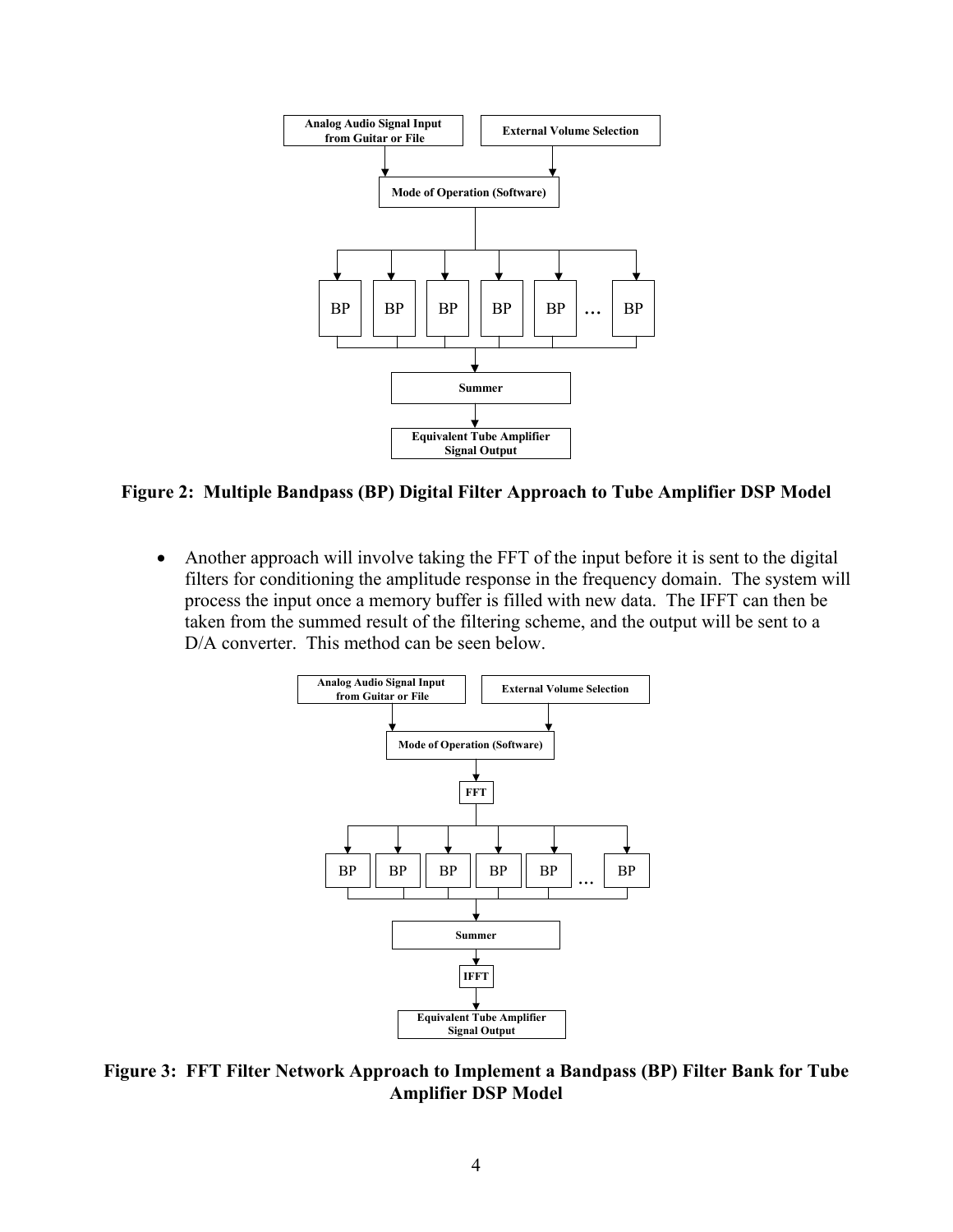• The final approach to the digital filtering algorithm is multirate signal processing where the frequency response is broken into several subbands using a multistage lowpass (LP) and highpass (HP) filtering network [1]. This first stage is defined as the Analysis Filter Bank. The final output is then reconstructed by decoding the encoded frequency bands, up-sampling the response, and summing both filtered results to be up sampled by another stage. This final network is the Synthesis Filter Bank. Thus, this method can provide the means for modeling the Champ's nonlinear network while processing a wide range of frequencies from the guitar input with lower order filter designs. Again, filter gains will be controlled according to the volume selection from the user. This optimum method can be seen in the figure below.



**Figure 4: Multirate Signal Processing Approach to Tube Amplifier DSP Model**

The digital filtering algorithm to model the nonlinearities of the tube amplifier will be performed with FIR filter designs. If the algorithm's noise floor is greater than the 16-bit input's noise floor, the FIR models will provide the best magnitude response in addition to a linear phase response.



**Figure 5: FIR Digital Filter Algorithm**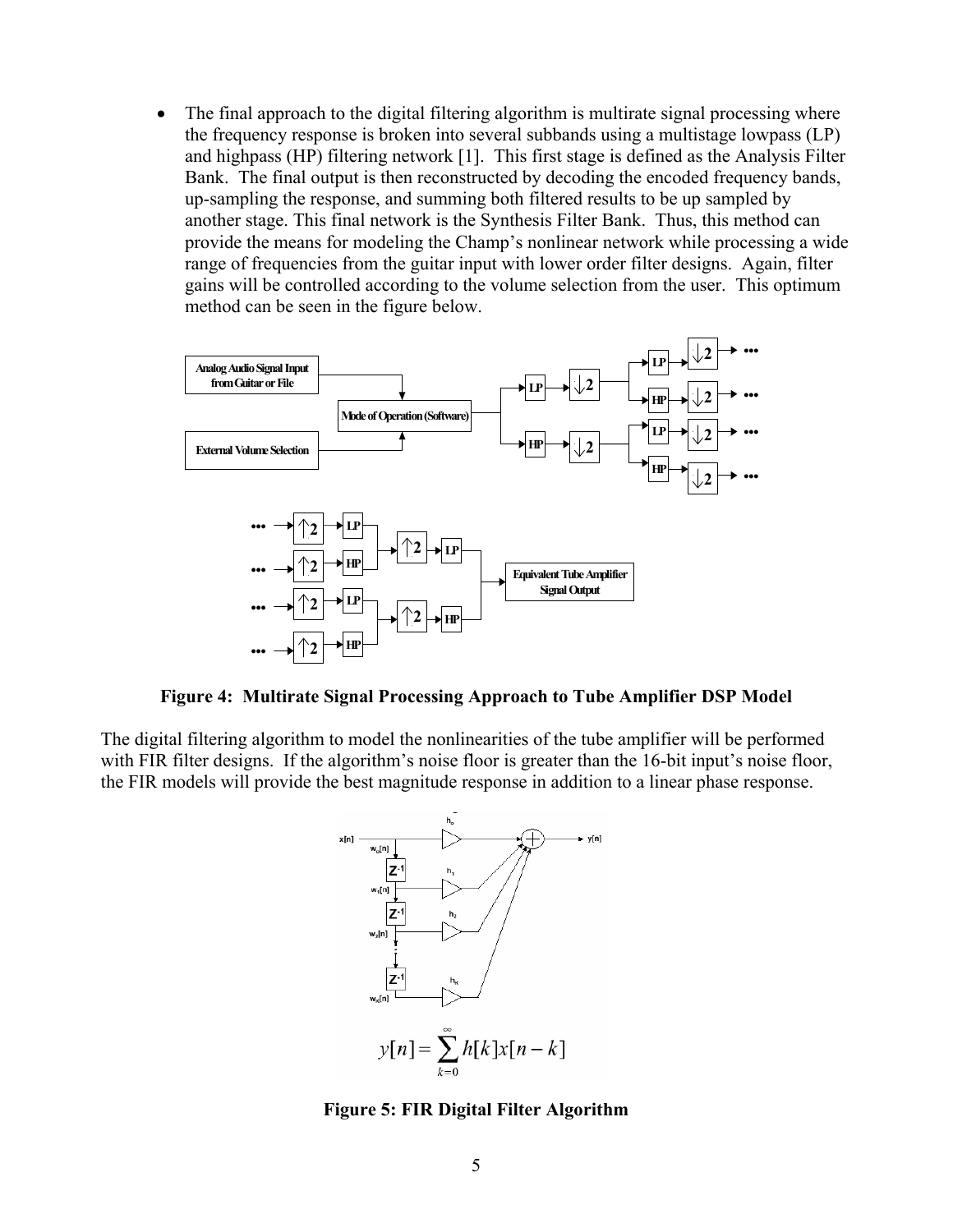# **Previous Work**

### **Patents**

Two patents have the same objective as this project, but both DSP algorithms do not involve any of the approaches discussed in the previous sections. Also, neither patent intends to specifically model the 1961 Fender Champ. The patents are listed below.

- Tube Modeling Programmable Digital Guitar Amplification System
	- U.S. Patent 5,789,689 August 4, 1998
	- Employs a sampling rate conversion algorithm to model the nonlinear transfer function of the tube circuitry.
- Electric instrument amplifier
	- U.S. Patent  $6,350,943$  February 26, 2002
	- Employs a sampling rate conversion algorithm to model the nonlinear transfer function of the tube circuitry.
	- Includes a tube configuration and a solid-state power circuit on the D/A output of the DSP board.

### **Standards**

The only applicable standards to this project include the means to program the linear guitar effects following the nonlinear tube modeling stage. Several resources are available to implement these features if the main portion of the project is completed.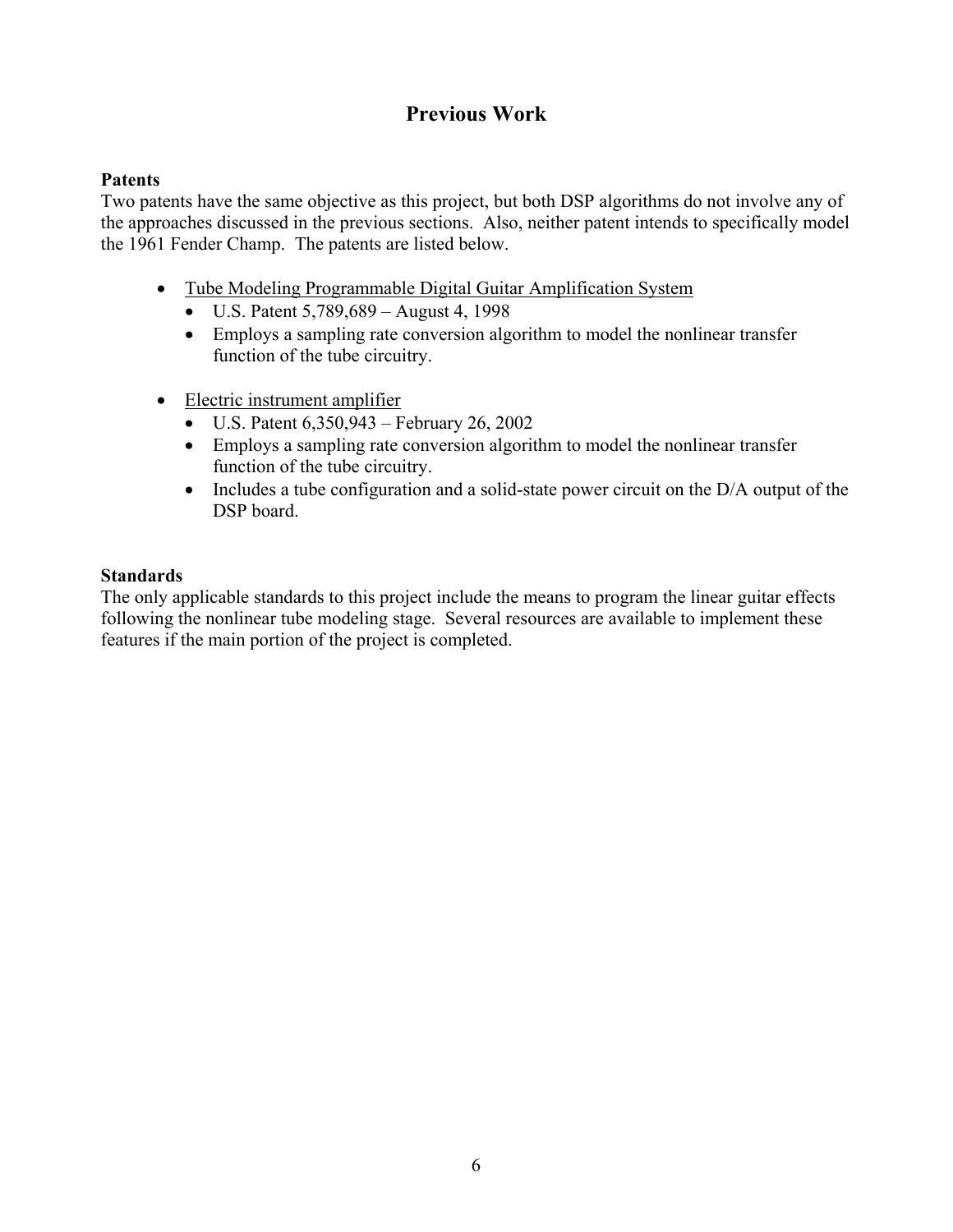# **Laboratory Materials**

#### **Datasheet**

All necessary information for operation of this design can be referenced from the Texas Instruments manual. Any user of this project result will not want or need to read any datasheets, but will want to begin to play music with the device.

#### **Equipment List**

All required components for the guitar interface to the DSP board's A/D converter and for the speaker interface to the D/A converter are available, leaving no parts to be ordered.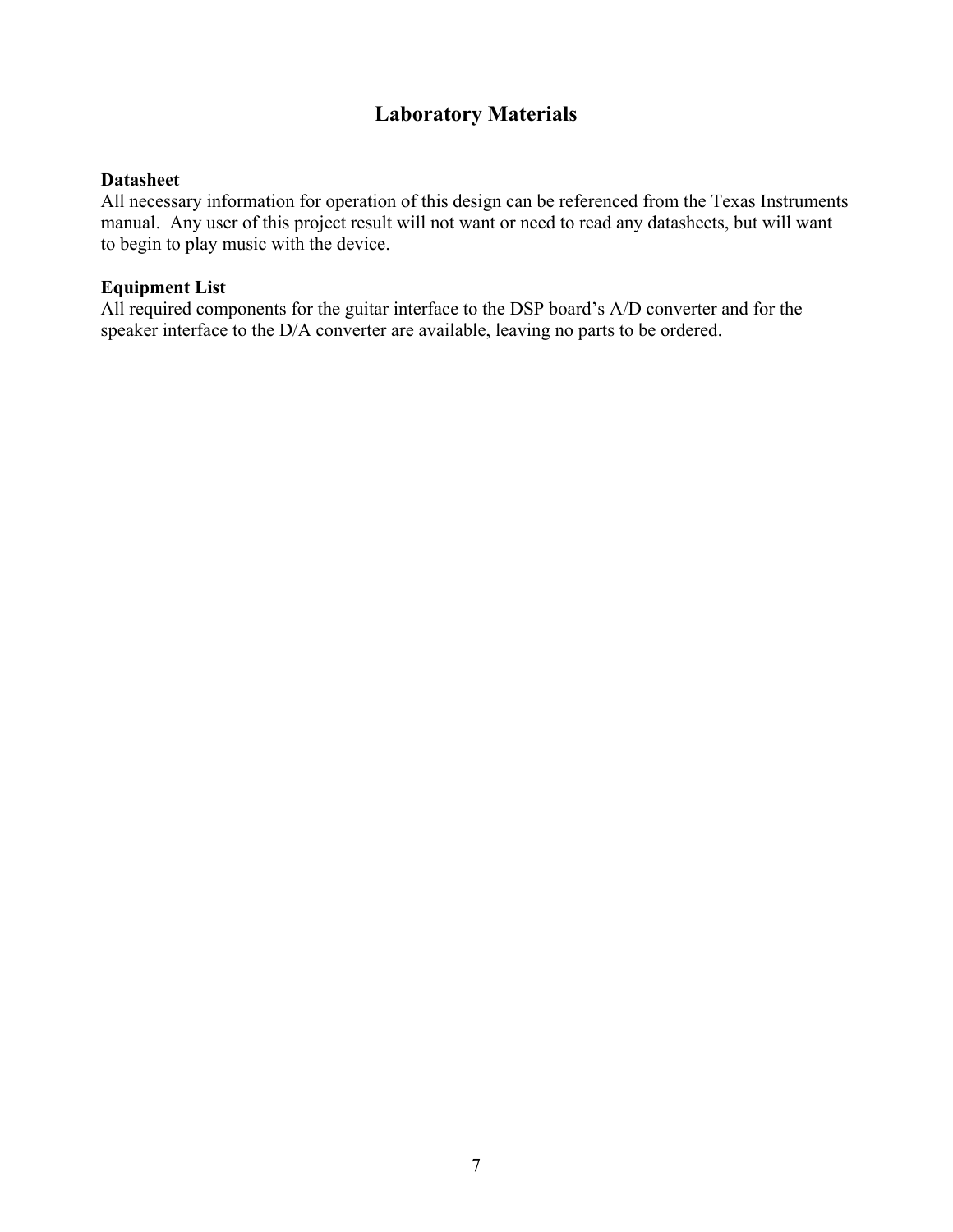# **Laboratory Research**

In order to develop the most accurate DSP model of the 1961 Fender Champ's sound, several experiments had to be performed in the laboratory to gain a thorough understanding the amplifier's behavior for various inputs. Most test inputs to the Champ were sinusoidal with the exception of one set of data taken from a 1952 Fender Telecaster. Frequencies chosen for the sinusoids were available from guitar note frequency chart seen below [3].

| <b>Diatonic Scales (Major)</b><br>Frequency<br>Chromatic Scale<br>12th Root<br>of 2<br>12 half-notes per octave<br>(7 notes per octave)<br>Hz<br>Key of<br>Plano<br>Gultar<br>Note #<br>Key of<br>Key of<br>Key of<br>Key of<br>Guitar<br>Α<br>Α<br>String<br>G<br>c<br>D<br>octaves<br>octaves<br>Key of E<br>А<br>octaves<br>octaves<br>$\pi$ 6<br>do (1)<br>E<br>Ε<br>329.63<br>1.0594631<br>Ë<br>2<br>F<br>349.23<br>1.0594631<br>3<br>F#<br>F#<br>re (2)<br>369.99<br>1.0594631<br>4<br>G<br>G<br>mi(3)<br>392.00<br>1.0594631<br>do(1)<br>5<br>415.30<br>G#<br>G#<br>1.0594631<br>6<br>il 5<br>А<br>440<br>fa (4)<br>re (2)<br>А<br>do (1)<br>1.0594631<br>7<br>A#<br>A#<br>mi (3)<br>466.16<br>1.0594631<br>8<br>re (2)<br>B<br>B<br>493.88<br>1.0594631<br>so (5)<br>Ċ<br>9<br>с<br>mi (3)<br>523.25<br>1.0594631<br>la (6)<br>do (1)<br>fa (4)<br>10<br>C#<br>C#<br>554.37<br>1.0594631<br>ü d<br>D<br>11<br>D<br>ti(7)<br>re (2)<br>587.33<br>1.0594631<br>so (5)<br>ta (4)<br>00 (1)<br>D#<br>12<br>Dø<br>mi (3)<br>622.25<br>1.0594631<br>$\ln(6)$<br>Ε<br>E<br>1<br>659.26<br>1.0594631<br>so (5)<br>re (2)<br>do (1)<br>F<br>F<br>2<br>la (6)<br>mi (3)<br>698.46<br>1.0594631<br>ti (7)<br>fa (4)<br>3<br>F#<br>F#<br>739.99<br>re $(2)$<br>1.0594631<br>4<br>Ġ<br>ñ 3<br>Ğ<br>783.99<br>1.0594631<br>mi (3)<br>do(1)<br>ti (7)<br>so (5)<br>fa (4)<br>5<br>G#<br>G#<br>830.61<br>1.0594631<br>$\ln(6)$<br>6<br>А<br>fa (4)<br>re (2)<br>so (5)<br>880.00<br>1.0594631<br>А<br>do (1)<br>7<br>A#<br>A#<br>mi (3)<br>la(6)<br>932.33<br>1.0594631<br>ti (7)<br>8<br><b>#2</b><br>в<br>в<br>re (2)<br>987.77<br>1.0594631<br>so (5)<br>C<br>Ċ<br>9<br>1.0594631<br>la(6)<br>mi (3)<br>do (1)<br>ti (7)<br>1.046.50<br>fa $(4)$<br>С#<br>С#<br>10<br>1,108.73<br>1.0594631<br>D<br>11<br>D<br>$t$ i $(T)$<br>so (5)<br>re (2)<br>1,174.66<br>1.0594631<br>fa(4)<br>do (1)<br>Dø<br>D#<br>12<br>mi (3)<br>1,244.51<br>1.0594631<br>$\ln(6)$<br><b>81</b><br>1.0594631<br>E<br>E<br>so (5)<br>1,318.51<br>т<br>do (1)<br>re (2)<br>F<br>F<br>2<br>mi (3)<br>1,396.91<br>1.0594631<br>$t$ i $(7)$<br>la (6)<br>fa (4)<br>3<br>F#<br>F#<br>1.0594631<br>re (2)<br>1.479.98<br>4<br>mi(3)<br>G<br>1.0594631<br>do (1)<br>ti (7)<br>so (5)<br>fa (4)<br>1,567.98<br>G<br>5<br>G#<br>G#<br>1,661.22<br>1.0594631<br>la (6)<br>6<br>А<br>1.760.00<br>1.0594631<br>А<br>fa $(4)$<br>re (2)<br>do (1)<br>so (5)<br>A#<br>7<br>mi (3)<br>A#<br>1.0594631<br>ti (7)<br>la(6)<br>1.864.66<br>8<br>B<br>B<br>re (2)<br>1,975.53<br>1.0594631<br>so (5)<br>9<br>C<br>С<br>(a(6)<br>fa $(4)$<br>mi (3)<br>do (1)<br>ti (7)<br>2,093.00<br>1.0594631<br>С#<br>С#<br>10<br>2.217.46<br>1.0594631<br>D<br>11<br>D<br>re (2)<br>2,349.32<br>1.0594631<br>ti $(T)$<br>so (5)<br>fa (4)<br>do(1)<br>D#<br>D#<br>12<br>mi (3)<br>(fret#)<br>$\ln(6)$<br>2,489.02<br>1.0594631<br>1<br>1(12th)<br>2,637.02<br>1.0594631<br>Ε<br>Ε<br>so (5)<br>re (2)<br>do(1)<br>F<br>F<br>2<br>1(13th)<br>$t$ i $(7)$<br>la (6)<br>mi (3)<br>2,793.83<br>1.0594631<br>fa (4)<br>3<br>F#<br>F#<br>1(14th)<br>2,959.96<br>1.0594631<br>re $(2)$<br>4<br>mi(3)<br>G<br>1(15th)<br>1.0594631<br>G<br>do (1)<br>ti (7)<br>so (5)<br>fa (4)<br>3,135.96<br>5<br>G#<br>G#<br>1(16th)<br>la (6)<br>3,322.44<br>1.0594631<br>6<br>А<br>1(17th)<br>fa $(4)$<br>do (1)<br>3,520.00<br>1.0594631<br>А<br>re (2)<br>so (5)<br>A#<br>A#<br>7<br>1(18th)<br>mi (3)<br>3,729.31<br>ti (7)<br>la (6)<br>1.0594631<br>8<br>B<br>B<br>1(19th)<br>so (5)<br>re (2)<br>3,951.07<br>1.0594631<br>Ċ<br>9<br>(a(6)<br>mi (3)<br>С<br>1(20th)<br>4.186.01<br>1.0594631<br>fa (4)<br>do (1)<br>ti (7)<br>Ċ#<br>1(21th)<br>10<br>4.434.92<br>1.0594631<br>D<br>11<br>1(22th)<br>1.0594631<br>so (5)<br>re (2)<br>4,698.64<br>ti(T)<br>ta (4)<br>do (1)<br>(1)=Tonic<br>(5)=Dominant<br>(4)=Sub-dominant<br>(7)=Seventh | <b>Guitar Note Frequencies</b> |  |  |  |  |  |  |  |  |             |
|-------------------------------------------------------------------------------------------------------------------------------------------------------------------------------------------------------------------------------------------------------------------------------------------------------------------------------------------------------------------------------------------------------------------------------------------------------------------------------------------------------------------------------------------------------------------------------------------------------------------------------------------------------------------------------------------------------------------------------------------------------------------------------------------------------------------------------------------------------------------------------------------------------------------------------------------------------------------------------------------------------------------------------------------------------------------------------------------------------------------------------------------------------------------------------------------------------------------------------------------------------------------------------------------------------------------------------------------------------------------------------------------------------------------------------------------------------------------------------------------------------------------------------------------------------------------------------------------------------------------------------------------------------------------------------------------------------------------------------------------------------------------------------------------------------------------------------------------------------------------------------------------------------------------------------------------------------------------------------------------------------------------------------------------------------------------------------------------------------------------------------------------------------------------------------------------------------------------------------------------------------------------------------------------------------------------------------------------------------------------------------------------------------------------------------------------------------------------------------------------------------------------------------------------------------------------------------------------------------------------------------------------------------------------------------------------------------------------------------------------------------------------------------------------------------------------------------------------------------------------------------------------------------------------------------------------------------------------------------------------------------------------------------------------------------------------------------------------------------------------------------------------------------------------------------------------------------------------------------------------------------------------------------------------------------------------------------------------------------------------------------------------------------------------------------------------------------------------------------------------------------------------------------------------------------------------------------------------------------------------------------------------------------------------------------------------------------------------------------------------------------------------------------------------------------------------------------------------------------------------|--------------------------------|--|--|--|--|--|--|--|--|-------------|
|                                                                                                                                                                                                                                                                                                                                                                                                                                                                                                                                                                                                                                                                                                                                                                                                                                                                                                                                                                                                                                                                                                                                                                                                                                                                                                                                                                                                                                                                                                                                                                                                                                                                                                                                                                                                                                                                                                                                                                                                                                                                                                                                                                                                                                                                                                                                                                                                                                                                                                                                                                                                                                                                                                                                                                                                                                                                                                                                                                                                                                                                                                                                                                                                                                                                                                                                                                                                                                                                                                                                                                                                                                                                                                                                                                                                                                                                   |                                |  |  |  |  |  |  |  |  | 2.000000128 |
|                                                                                                                                                                                                                                                                                                                                                                                                                                                                                                                                                                                                                                                                                                                                                                                                                                                                                                                                                                                                                                                                                                                                                                                                                                                                                                                                                                                                                                                                                                                                                                                                                                                                                                                                                                                                                                                                                                                                                                                                                                                                                                                                                                                                                                                                                                                                                                                                                                                                                                                                                                                                                                                                                                                                                                                                                                                                                                                                                                                                                                                                                                                                                                                                                                                                                                                                                                                                                                                                                                                                                                                                                                                                                                                                                                                                                                                                   |                                |  |  |  |  |  |  |  |  |             |
|                                                                                                                                                                                                                                                                                                                                                                                                                                                                                                                                                                                                                                                                                                                                                                                                                                                                                                                                                                                                                                                                                                                                                                                                                                                                                                                                                                                                                                                                                                                                                                                                                                                                                                                                                                                                                                                                                                                                                                                                                                                                                                                                                                                                                                                                                                                                                                                                                                                                                                                                                                                                                                                                                                                                                                                                                                                                                                                                                                                                                                                                                                                                                                                                                                                                                                                                                                                                                                                                                                                                                                                                                                                                                                                                                                                                                                                                   |                                |  |  |  |  |  |  |  |  |             |
|                                                                                                                                                                                                                                                                                                                                                                                                                                                                                                                                                                                                                                                                                                                                                                                                                                                                                                                                                                                                                                                                                                                                                                                                                                                                                                                                                                                                                                                                                                                                                                                                                                                                                                                                                                                                                                                                                                                                                                                                                                                                                                                                                                                                                                                                                                                                                                                                                                                                                                                                                                                                                                                                                                                                                                                                                                                                                                                                                                                                                                                                                                                                                                                                                                                                                                                                                                                                                                                                                                                                                                                                                                                                                                                                                                                                                                                                   |                                |  |  |  |  |  |  |  |  |             |
|                                                                                                                                                                                                                                                                                                                                                                                                                                                                                                                                                                                                                                                                                                                                                                                                                                                                                                                                                                                                                                                                                                                                                                                                                                                                                                                                                                                                                                                                                                                                                                                                                                                                                                                                                                                                                                                                                                                                                                                                                                                                                                                                                                                                                                                                                                                                                                                                                                                                                                                                                                                                                                                                                                                                                                                                                                                                                                                                                                                                                                                                                                                                                                                                                                                                                                                                                                                                                                                                                                                                                                                                                                                                                                                                                                                                                                                                   |                                |  |  |  |  |  |  |  |  |             |
|                                                                                                                                                                                                                                                                                                                                                                                                                                                                                                                                                                                                                                                                                                                                                                                                                                                                                                                                                                                                                                                                                                                                                                                                                                                                                                                                                                                                                                                                                                                                                                                                                                                                                                                                                                                                                                                                                                                                                                                                                                                                                                                                                                                                                                                                                                                                                                                                                                                                                                                                                                                                                                                                                                                                                                                                                                                                                                                                                                                                                                                                                                                                                                                                                                                                                                                                                                                                                                                                                                                                                                                                                                                                                                                                                                                                                                                                   |                                |  |  |  |  |  |  |  |  |             |
|                                                                                                                                                                                                                                                                                                                                                                                                                                                                                                                                                                                                                                                                                                                                                                                                                                                                                                                                                                                                                                                                                                                                                                                                                                                                                                                                                                                                                                                                                                                                                                                                                                                                                                                                                                                                                                                                                                                                                                                                                                                                                                                                                                                                                                                                                                                                                                                                                                                                                                                                                                                                                                                                                                                                                                                                                                                                                                                                                                                                                                                                                                                                                                                                                                                                                                                                                                                                                                                                                                                                                                                                                                                                                                                                                                                                                                                                   |                                |  |  |  |  |  |  |  |  |             |
|                                                                                                                                                                                                                                                                                                                                                                                                                                                                                                                                                                                                                                                                                                                                                                                                                                                                                                                                                                                                                                                                                                                                                                                                                                                                                                                                                                                                                                                                                                                                                                                                                                                                                                                                                                                                                                                                                                                                                                                                                                                                                                                                                                                                                                                                                                                                                                                                                                                                                                                                                                                                                                                                                                                                                                                                                                                                                                                                                                                                                                                                                                                                                                                                                                                                                                                                                                                                                                                                                                                                                                                                                                                                                                                                                                                                                                                                   |                                |  |  |  |  |  |  |  |  |             |
|                                                                                                                                                                                                                                                                                                                                                                                                                                                                                                                                                                                                                                                                                                                                                                                                                                                                                                                                                                                                                                                                                                                                                                                                                                                                                                                                                                                                                                                                                                                                                                                                                                                                                                                                                                                                                                                                                                                                                                                                                                                                                                                                                                                                                                                                                                                                                                                                                                                                                                                                                                                                                                                                                                                                                                                                                                                                                                                                                                                                                                                                                                                                                                                                                                                                                                                                                                                                                                                                                                                                                                                                                                                                                                                                                                                                                                                                   |                                |  |  |  |  |  |  |  |  |             |
|                                                                                                                                                                                                                                                                                                                                                                                                                                                                                                                                                                                                                                                                                                                                                                                                                                                                                                                                                                                                                                                                                                                                                                                                                                                                                                                                                                                                                                                                                                                                                                                                                                                                                                                                                                                                                                                                                                                                                                                                                                                                                                                                                                                                                                                                                                                                                                                                                                                                                                                                                                                                                                                                                                                                                                                                                                                                                                                                                                                                                                                                                                                                                                                                                                                                                                                                                                                                                                                                                                                                                                                                                                                                                                                                                                                                                                                                   |                                |  |  |  |  |  |  |  |  |             |
|                                                                                                                                                                                                                                                                                                                                                                                                                                                                                                                                                                                                                                                                                                                                                                                                                                                                                                                                                                                                                                                                                                                                                                                                                                                                                                                                                                                                                                                                                                                                                                                                                                                                                                                                                                                                                                                                                                                                                                                                                                                                                                                                                                                                                                                                                                                                                                                                                                                                                                                                                                                                                                                                                                                                                                                                                                                                                                                                                                                                                                                                                                                                                                                                                                                                                                                                                                                                                                                                                                                                                                                                                                                                                                                                                                                                                                                                   |                                |  |  |  |  |  |  |  |  |             |
|                                                                                                                                                                                                                                                                                                                                                                                                                                                                                                                                                                                                                                                                                                                                                                                                                                                                                                                                                                                                                                                                                                                                                                                                                                                                                                                                                                                                                                                                                                                                                                                                                                                                                                                                                                                                                                                                                                                                                                                                                                                                                                                                                                                                                                                                                                                                                                                                                                                                                                                                                                                                                                                                                                                                                                                                                                                                                                                                                                                                                                                                                                                                                                                                                                                                                                                                                                                                                                                                                                                                                                                                                                                                                                                                                                                                                                                                   |                                |  |  |  |  |  |  |  |  |             |
|                                                                                                                                                                                                                                                                                                                                                                                                                                                                                                                                                                                                                                                                                                                                                                                                                                                                                                                                                                                                                                                                                                                                                                                                                                                                                                                                                                                                                                                                                                                                                                                                                                                                                                                                                                                                                                                                                                                                                                                                                                                                                                                                                                                                                                                                                                                                                                                                                                                                                                                                                                                                                                                                                                                                                                                                                                                                                                                                                                                                                                                                                                                                                                                                                                                                                                                                                                                                                                                                                                                                                                                                                                                                                                                                                                                                                                                                   |                                |  |  |  |  |  |  |  |  |             |
|                                                                                                                                                                                                                                                                                                                                                                                                                                                                                                                                                                                                                                                                                                                                                                                                                                                                                                                                                                                                                                                                                                                                                                                                                                                                                                                                                                                                                                                                                                                                                                                                                                                                                                                                                                                                                                                                                                                                                                                                                                                                                                                                                                                                                                                                                                                                                                                                                                                                                                                                                                                                                                                                                                                                                                                                                                                                                                                                                                                                                                                                                                                                                                                                                                                                                                                                                                                                                                                                                                                                                                                                                                                                                                                                                                                                                                                                   |                                |  |  |  |  |  |  |  |  |             |
|                                                                                                                                                                                                                                                                                                                                                                                                                                                                                                                                                                                                                                                                                                                                                                                                                                                                                                                                                                                                                                                                                                                                                                                                                                                                                                                                                                                                                                                                                                                                                                                                                                                                                                                                                                                                                                                                                                                                                                                                                                                                                                                                                                                                                                                                                                                                                                                                                                                                                                                                                                                                                                                                                                                                                                                                                                                                                                                                                                                                                                                                                                                                                                                                                                                                                                                                                                                                                                                                                                                                                                                                                                                                                                                                                                                                                                                                   |                                |  |  |  |  |  |  |  |  |             |
|                                                                                                                                                                                                                                                                                                                                                                                                                                                                                                                                                                                                                                                                                                                                                                                                                                                                                                                                                                                                                                                                                                                                                                                                                                                                                                                                                                                                                                                                                                                                                                                                                                                                                                                                                                                                                                                                                                                                                                                                                                                                                                                                                                                                                                                                                                                                                                                                                                                                                                                                                                                                                                                                                                                                                                                                                                                                                                                                                                                                                                                                                                                                                                                                                                                                                                                                                                                                                                                                                                                                                                                                                                                                                                                                                                                                                                                                   |                                |  |  |  |  |  |  |  |  |             |
|                                                                                                                                                                                                                                                                                                                                                                                                                                                                                                                                                                                                                                                                                                                                                                                                                                                                                                                                                                                                                                                                                                                                                                                                                                                                                                                                                                                                                                                                                                                                                                                                                                                                                                                                                                                                                                                                                                                                                                                                                                                                                                                                                                                                                                                                                                                                                                                                                                                                                                                                                                                                                                                                                                                                                                                                                                                                                                                                                                                                                                                                                                                                                                                                                                                                                                                                                                                                                                                                                                                                                                                                                                                                                                                                                                                                                                                                   |                                |  |  |  |  |  |  |  |  |             |
|                                                                                                                                                                                                                                                                                                                                                                                                                                                                                                                                                                                                                                                                                                                                                                                                                                                                                                                                                                                                                                                                                                                                                                                                                                                                                                                                                                                                                                                                                                                                                                                                                                                                                                                                                                                                                                                                                                                                                                                                                                                                                                                                                                                                                                                                                                                                                                                                                                                                                                                                                                                                                                                                                                                                                                                                                                                                                                                                                                                                                                                                                                                                                                                                                                                                                                                                                                                                                                                                                                                                                                                                                                                                                                                                                                                                                                                                   |                                |  |  |  |  |  |  |  |  |             |
|                                                                                                                                                                                                                                                                                                                                                                                                                                                                                                                                                                                                                                                                                                                                                                                                                                                                                                                                                                                                                                                                                                                                                                                                                                                                                                                                                                                                                                                                                                                                                                                                                                                                                                                                                                                                                                                                                                                                                                                                                                                                                                                                                                                                                                                                                                                                                                                                                                                                                                                                                                                                                                                                                                                                                                                                                                                                                                                                                                                                                                                                                                                                                                                                                                                                                                                                                                                                                                                                                                                                                                                                                                                                                                                                                                                                                                                                   |                                |  |  |  |  |  |  |  |  |             |
|                                                                                                                                                                                                                                                                                                                                                                                                                                                                                                                                                                                                                                                                                                                                                                                                                                                                                                                                                                                                                                                                                                                                                                                                                                                                                                                                                                                                                                                                                                                                                                                                                                                                                                                                                                                                                                                                                                                                                                                                                                                                                                                                                                                                                                                                                                                                                                                                                                                                                                                                                                                                                                                                                                                                                                                                                                                                                                                                                                                                                                                                                                                                                                                                                                                                                                                                                                                                                                                                                                                                                                                                                                                                                                                                                                                                                                                                   |                                |  |  |  |  |  |  |  |  |             |
|                                                                                                                                                                                                                                                                                                                                                                                                                                                                                                                                                                                                                                                                                                                                                                                                                                                                                                                                                                                                                                                                                                                                                                                                                                                                                                                                                                                                                                                                                                                                                                                                                                                                                                                                                                                                                                                                                                                                                                                                                                                                                                                                                                                                                                                                                                                                                                                                                                                                                                                                                                                                                                                                                                                                                                                                                                                                                                                                                                                                                                                                                                                                                                                                                                                                                                                                                                                                                                                                                                                                                                                                                                                                                                                                                                                                                                                                   |                                |  |  |  |  |  |  |  |  |             |
|                                                                                                                                                                                                                                                                                                                                                                                                                                                                                                                                                                                                                                                                                                                                                                                                                                                                                                                                                                                                                                                                                                                                                                                                                                                                                                                                                                                                                                                                                                                                                                                                                                                                                                                                                                                                                                                                                                                                                                                                                                                                                                                                                                                                                                                                                                                                                                                                                                                                                                                                                                                                                                                                                                                                                                                                                                                                                                                                                                                                                                                                                                                                                                                                                                                                                                                                                                                                                                                                                                                                                                                                                                                                                                                                                                                                                                                                   |                                |  |  |  |  |  |  |  |  |             |
|                                                                                                                                                                                                                                                                                                                                                                                                                                                                                                                                                                                                                                                                                                                                                                                                                                                                                                                                                                                                                                                                                                                                                                                                                                                                                                                                                                                                                                                                                                                                                                                                                                                                                                                                                                                                                                                                                                                                                                                                                                                                                                                                                                                                                                                                                                                                                                                                                                                                                                                                                                                                                                                                                                                                                                                                                                                                                                                                                                                                                                                                                                                                                                                                                                                                                                                                                                                                                                                                                                                                                                                                                                                                                                                                                                                                                                                                   |                                |  |  |  |  |  |  |  |  |             |
|                                                                                                                                                                                                                                                                                                                                                                                                                                                                                                                                                                                                                                                                                                                                                                                                                                                                                                                                                                                                                                                                                                                                                                                                                                                                                                                                                                                                                                                                                                                                                                                                                                                                                                                                                                                                                                                                                                                                                                                                                                                                                                                                                                                                                                                                                                                                                                                                                                                                                                                                                                                                                                                                                                                                                                                                                                                                                                                                                                                                                                                                                                                                                                                                                                                                                                                                                                                                                                                                                                                                                                                                                                                                                                                                                                                                                                                                   |                                |  |  |  |  |  |  |  |  |             |
|                                                                                                                                                                                                                                                                                                                                                                                                                                                                                                                                                                                                                                                                                                                                                                                                                                                                                                                                                                                                                                                                                                                                                                                                                                                                                                                                                                                                                                                                                                                                                                                                                                                                                                                                                                                                                                                                                                                                                                                                                                                                                                                                                                                                                                                                                                                                                                                                                                                                                                                                                                                                                                                                                                                                                                                                                                                                                                                                                                                                                                                                                                                                                                                                                                                                                                                                                                                                                                                                                                                                                                                                                                                                                                                                                                                                                                                                   |                                |  |  |  |  |  |  |  |  |             |
|                                                                                                                                                                                                                                                                                                                                                                                                                                                                                                                                                                                                                                                                                                                                                                                                                                                                                                                                                                                                                                                                                                                                                                                                                                                                                                                                                                                                                                                                                                                                                                                                                                                                                                                                                                                                                                                                                                                                                                                                                                                                                                                                                                                                                                                                                                                                                                                                                                                                                                                                                                                                                                                                                                                                                                                                                                                                                                                                                                                                                                                                                                                                                                                                                                                                                                                                                                                                                                                                                                                                                                                                                                                                                                                                                                                                                                                                   |                                |  |  |  |  |  |  |  |  |             |
|                                                                                                                                                                                                                                                                                                                                                                                                                                                                                                                                                                                                                                                                                                                                                                                                                                                                                                                                                                                                                                                                                                                                                                                                                                                                                                                                                                                                                                                                                                                                                                                                                                                                                                                                                                                                                                                                                                                                                                                                                                                                                                                                                                                                                                                                                                                                                                                                                                                                                                                                                                                                                                                                                                                                                                                                                                                                                                                                                                                                                                                                                                                                                                                                                                                                                                                                                                                                                                                                                                                                                                                                                                                                                                                                                                                                                                                                   |                                |  |  |  |  |  |  |  |  |             |
|                                                                                                                                                                                                                                                                                                                                                                                                                                                                                                                                                                                                                                                                                                                                                                                                                                                                                                                                                                                                                                                                                                                                                                                                                                                                                                                                                                                                                                                                                                                                                                                                                                                                                                                                                                                                                                                                                                                                                                                                                                                                                                                                                                                                                                                                                                                                                                                                                                                                                                                                                                                                                                                                                                                                                                                                                                                                                                                                                                                                                                                                                                                                                                                                                                                                                                                                                                                                                                                                                                                                                                                                                                                                                                                                                                                                                                                                   |                                |  |  |  |  |  |  |  |  |             |
|                                                                                                                                                                                                                                                                                                                                                                                                                                                                                                                                                                                                                                                                                                                                                                                                                                                                                                                                                                                                                                                                                                                                                                                                                                                                                                                                                                                                                                                                                                                                                                                                                                                                                                                                                                                                                                                                                                                                                                                                                                                                                                                                                                                                                                                                                                                                                                                                                                                                                                                                                                                                                                                                                                                                                                                                                                                                                                                                                                                                                                                                                                                                                                                                                                                                                                                                                                                                                                                                                                                                                                                                                                                                                                                                                                                                                                                                   |                                |  |  |  |  |  |  |  |  |             |
|                                                                                                                                                                                                                                                                                                                                                                                                                                                                                                                                                                                                                                                                                                                                                                                                                                                                                                                                                                                                                                                                                                                                                                                                                                                                                                                                                                                                                                                                                                                                                                                                                                                                                                                                                                                                                                                                                                                                                                                                                                                                                                                                                                                                                                                                                                                                                                                                                                                                                                                                                                                                                                                                                                                                                                                                                                                                                                                                                                                                                                                                                                                                                                                                                                                                                                                                                                                                                                                                                                                                                                                                                                                                                                                                                                                                                                                                   |                                |  |  |  |  |  |  |  |  |             |
|                                                                                                                                                                                                                                                                                                                                                                                                                                                                                                                                                                                                                                                                                                                                                                                                                                                                                                                                                                                                                                                                                                                                                                                                                                                                                                                                                                                                                                                                                                                                                                                                                                                                                                                                                                                                                                                                                                                                                                                                                                                                                                                                                                                                                                                                                                                                                                                                                                                                                                                                                                                                                                                                                                                                                                                                                                                                                                                                                                                                                                                                                                                                                                                                                                                                                                                                                                                                                                                                                                                                                                                                                                                                                                                                                                                                                                                                   |                                |  |  |  |  |  |  |  |  |             |
|                                                                                                                                                                                                                                                                                                                                                                                                                                                                                                                                                                                                                                                                                                                                                                                                                                                                                                                                                                                                                                                                                                                                                                                                                                                                                                                                                                                                                                                                                                                                                                                                                                                                                                                                                                                                                                                                                                                                                                                                                                                                                                                                                                                                                                                                                                                                                                                                                                                                                                                                                                                                                                                                                                                                                                                                                                                                                                                                                                                                                                                                                                                                                                                                                                                                                                                                                                                                                                                                                                                                                                                                                                                                                                                                                                                                                                                                   |                                |  |  |  |  |  |  |  |  |             |
|                                                                                                                                                                                                                                                                                                                                                                                                                                                                                                                                                                                                                                                                                                                                                                                                                                                                                                                                                                                                                                                                                                                                                                                                                                                                                                                                                                                                                                                                                                                                                                                                                                                                                                                                                                                                                                                                                                                                                                                                                                                                                                                                                                                                                                                                                                                                                                                                                                                                                                                                                                                                                                                                                                                                                                                                                                                                                                                                                                                                                                                                                                                                                                                                                                                                                                                                                                                                                                                                                                                                                                                                                                                                                                                                                                                                                                                                   |                                |  |  |  |  |  |  |  |  |             |
|                                                                                                                                                                                                                                                                                                                                                                                                                                                                                                                                                                                                                                                                                                                                                                                                                                                                                                                                                                                                                                                                                                                                                                                                                                                                                                                                                                                                                                                                                                                                                                                                                                                                                                                                                                                                                                                                                                                                                                                                                                                                                                                                                                                                                                                                                                                                                                                                                                                                                                                                                                                                                                                                                                                                                                                                                                                                                                                                                                                                                                                                                                                                                                                                                                                                                                                                                                                                                                                                                                                                                                                                                                                                                                                                                                                                                                                                   |                                |  |  |  |  |  |  |  |  |             |
|                                                                                                                                                                                                                                                                                                                                                                                                                                                                                                                                                                                                                                                                                                                                                                                                                                                                                                                                                                                                                                                                                                                                                                                                                                                                                                                                                                                                                                                                                                                                                                                                                                                                                                                                                                                                                                                                                                                                                                                                                                                                                                                                                                                                                                                                                                                                                                                                                                                                                                                                                                                                                                                                                                                                                                                                                                                                                                                                                                                                                                                                                                                                                                                                                                                                                                                                                                                                                                                                                                                                                                                                                                                                                                                                                                                                                                                                   |                                |  |  |  |  |  |  |  |  |             |
|                                                                                                                                                                                                                                                                                                                                                                                                                                                                                                                                                                                                                                                                                                                                                                                                                                                                                                                                                                                                                                                                                                                                                                                                                                                                                                                                                                                                                                                                                                                                                                                                                                                                                                                                                                                                                                                                                                                                                                                                                                                                                                                                                                                                                                                                                                                                                                                                                                                                                                                                                                                                                                                                                                                                                                                                                                                                                                                                                                                                                                                                                                                                                                                                                                                                                                                                                                                                                                                                                                                                                                                                                                                                                                                                                                                                                                                                   |                                |  |  |  |  |  |  |  |  |             |
|                                                                                                                                                                                                                                                                                                                                                                                                                                                                                                                                                                                                                                                                                                                                                                                                                                                                                                                                                                                                                                                                                                                                                                                                                                                                                                                                                                                                                                                                                                                                                                                                                                                                                                                                                                                                                                                                                                                                                                                                                                                                                                                                                                                                                                                                                                                                                                                                                                                                                                                                                                                                                                                                                                                                                                                                                                                                                                                                                                                                                                                                                                                                                                                                                                                                                                                                                                                                                                                                                                                                                                                                                                                                                                                                                                                                                                                                   |                                |  |  |  |  |  |  |  |  |             |
|                                                                                                                                                                                                                                                                                                                                                                                                                                                                                                                                                                                                                                                                                                                                                                                                                                                                                                                                                                                                                                                                                                                                                                                                                                                                                                                                                                                                                                                                                                                                                                                                                                                                                                                                                                                                                                                                                                                                                                                                                                                                                                                                                                                                                                                                                                                                                                                                                                                                                                                                                                                                                                                                                                                                                                                                                                                                                                                                                                                                                                                                                                                                                                                                                                                                                                                                                                                                                                                                                                                                                                                                                                                                                                                                                                                                                                                                   |                                |  |  |  |  |  |  |  |  |             |
|                                                                                                                                                                                                                                                                                                                                                                                                                                                                                                                                                                                                                                                                                                                                                                                                                                                                                                                                                                                                                                                                                                                                                                                                                                                                                                                                                                                                                                                                                                                                                                                                                                                                                                                                                                                                                                                                                                                                                                                                                                                                                                                                                                                                                                                                                                                                                                                                                                                                                                                                                                                                                                                                                                                                                                                                                                                                                                                                                                                                                                                                                                                                                                                                                                                                                                                                                                                                                                                                                                                                                                                                                                                                                                                                                                                                                                                                   |                                |  |  |  |  |  |  |  |  |             |
|                                                                                                                                                                                                                                                                                                                                                                                                                                                                                                                                                                                                                                                                                                                                                                                                                                                                                                                                                                                                                                                                                                                                                                                                                                                                                                                                                                                                                                                                                                                                                                                                                                                                                                                                                                                                                                                                                                                                                                                                                                                                                                                                                                                                                                                                                                                                                                                                                                                                                                                                                                                                                                                                                                                                                                                                                                                                                                                                                                                                                                                                                                                                                                                                                                                                                                                                                                                                                                                                                                                                                                                                                                                                                                                                                                                                                                                                   |                                |  |  |  |  |  |  |  |  |             |
|                                                                                                                                                                                                                                                                                                                                                                                                                                                                                                                                                                                                                                                                                                                                                                                                                                                                                                                                                                                                                                                                                                                                                                                                                                                                                                                                                                                                                                                                                                                                                                                                                                                                                                                                                                                                                                                                                                                                                                                                                                                                                                                                                                                                                                                                                                                                                                                                                                                                                                                                                                                                                                                                                                                                                                                                                                                                                                                                                                                                                                                                                                                                                                                                                                                                                                                                                                                                                                                                                                                                                                                                                                                                                                                                                                                                                                                                   |                                |  |  |  |  |  |  |  |  |             |
|                                                                                                                                                                                                                                                                                                                                                                                                                                                                                                                                                                                                                                                                                                                                                                                                                                                                                                                                                                                                                                                                                                                                                                                                                                                                                                                                                                                                                                                                                                                                                                                                                                                                                                                                                                                                                                                                                                                                                                                                                                                                                                                                                                                                                                                                                                                                                                                                                                                                                                                                                                                                                                                                                                                                                                                                                                                                                                                                                                                                                                                                                                                                                                                                                                                                                                                                                                                                                                                                                                                                                                                                                                                                                                                                                                                                                                                                   |                                |  |  |  |  |  |  |  |  |             |
|                                                                                                                                                                                                                                                                                                                                                                                                                                                                                                                                                                                                                                                                                                                                                                                                                                                                                                                                                                                                                                                                                                                                                                                                                                                                                                                                                                                                                                                                                                                                                                                                                                                                                                                                                                                                                                                                                                                                                                                                                                                                                                                                                                                                                                                                                                                                                                                                                                                                                                                                                                                                                                                                                                                                                                                                                                                                                                                                                                                                                                                                                                                                                                                                                                                                                                                                                                                                                                                                                                                                                                                                                                                                                                                                                                                                                                                                   |                                |  |  |  |  |  |  |  |  |             |
|                                                                                                                                                                                                                                                                                                                                                                                                                                                                                                                                                                                                                                                                                                                                                                                                                                                                                                                                                                                                                                                                                                                                                                                                                                                                                                                                                                                                                                                                                                                                                                                                                                                                                                                                                                                                                                                                                                                                                                                                                                                                                                                                                                                                                                                                                                                                                                                                                                                                                                                                                                                                                                                                                                                                                                                                                                                                                                                                                                                                                                                                                                                                                                                                                                                                                                                                                                                                                                                                                                                                                                                                                                                                                                                                                                                                                                                                   |                                |  |  |  |  |  |  |  |  |             |
| Engle hashearted than = 4 half not                                                                                                                                                                                                                                                                                                                                                                                                                                                                                                                                                                                                                                                                                                                                                                                                                                                                                                                                                                                                                                                                                                                                                                                                                                                                                                                                                                                                                                                                                                                                                                                                                                                                                                                                                                                                                                                                                                                                                                                                                                                                                                                                                                                                                                                                                                                                                                                                                                                                                                                                                                                                                                                                                                                                                                                                                                                                                                                                                                                                                                                                                                                                                                                                                                                                                                                                                                                                                                                                                                                                                                                                                                                                                                                                                                                                                                |                                |  |  |  |  |  |  |  |  |             |

Each horizontal line = 1 half-note = 1 fret<br>Chromatic Scale = Each half-note is 5.95% higher in frequency than the previous note.

**Figure 6: Guitar Note Frequencies**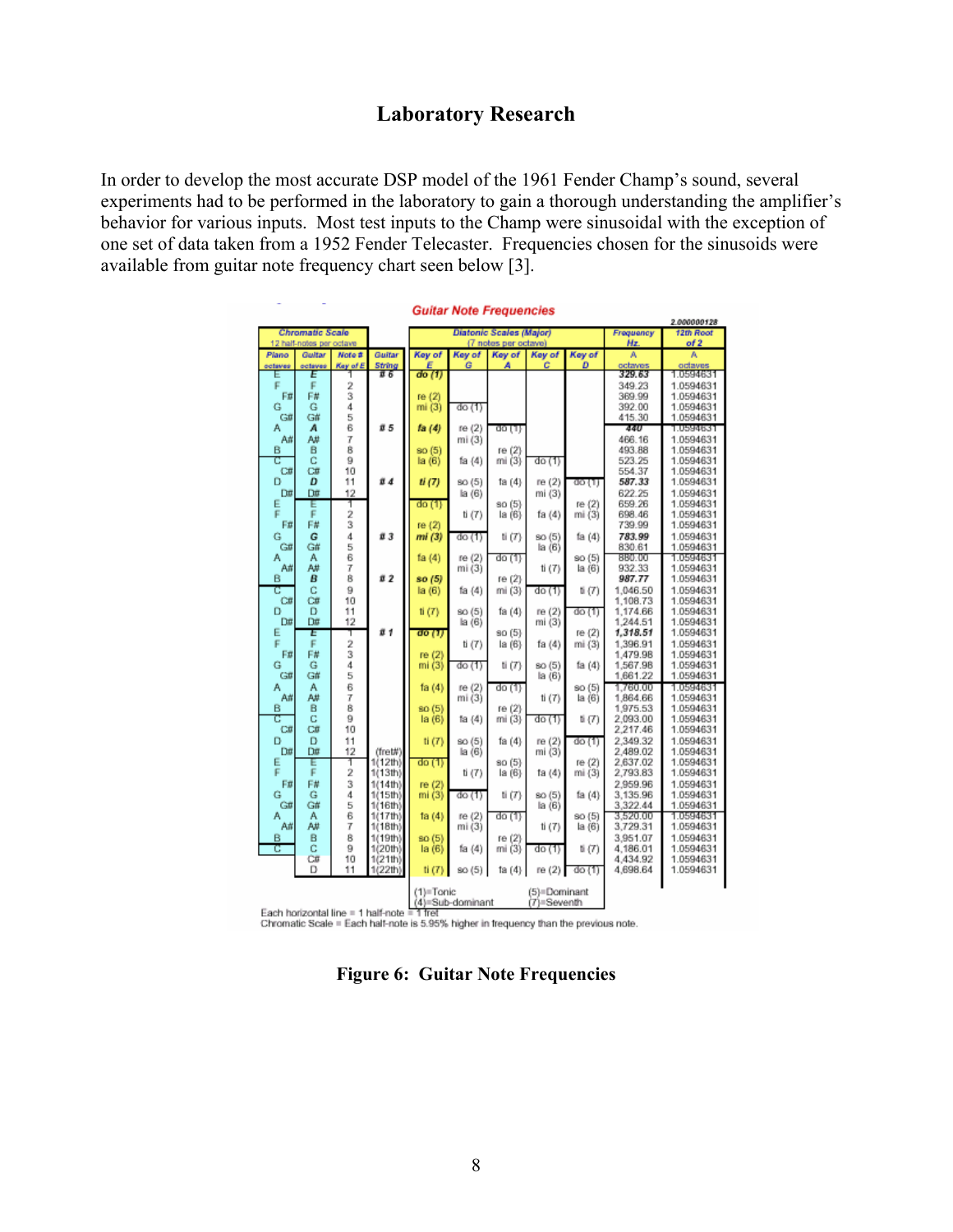#### **PSPICE Simulations**

First, PSPICE Transient Analysis simulations were completed for –20V to 60V sinusoidal inputs at 1 (kHz) to tube amplifier configurations for the 12AX7 triode and 6V6GT pentode tubes included in the 1961 Fender Champ design. The simulation results can be seen below and on the following page.



**Figure 7: 12AX7 Triode PSPICE Transient Analysis Simulation Results**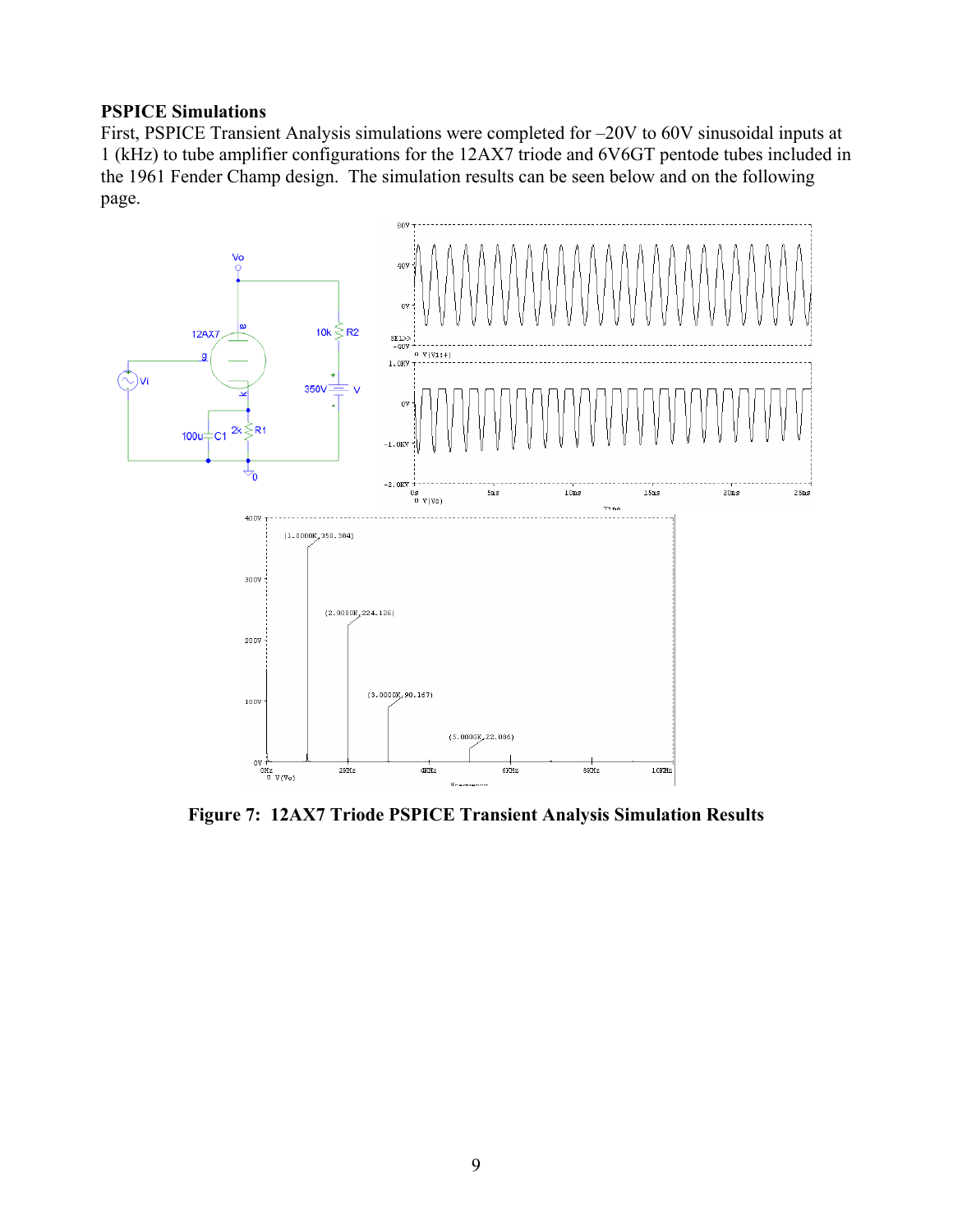

**Figure 8: 6V6GT Pentode PSPICE Transient Analysis Simulation Results** 

From the simulation plots in **Figure 7** and **Figure 8**, both tube amplifier configurations produced the expected output of a dominant first harmonic component, a second harmonic with approximately half the amplitude of the first harmonic amplitude, and successive harmonic components [1].

#### **16-bit Digital Audio Data from 1961 Fender Champ Output**

Following the simulations, the amplifier was taken to the Acoustics Laboratory to measure the output from the speaker. Inputs to the amplifier included one guitar input and 1Vp sinusoids at twelve of the frequencies listed in **Figure 6**. The 1 (V) amplitude was chosen since guitar strings produce waves with amplitudes as high as 1 (V). Cool-Edit software recorded the amplifier output at three of the Champ's different volumes through a microphone connected to a 16-bit A/D converter. This data was saved in '.wav' format and read into an array in MATLAB with the 'wavread ()' command. The sampling frequency was set to 44.1 (kHz), the standard sampling rate for audio stored on compact disks. Some sample plots from this investigation are on the next page.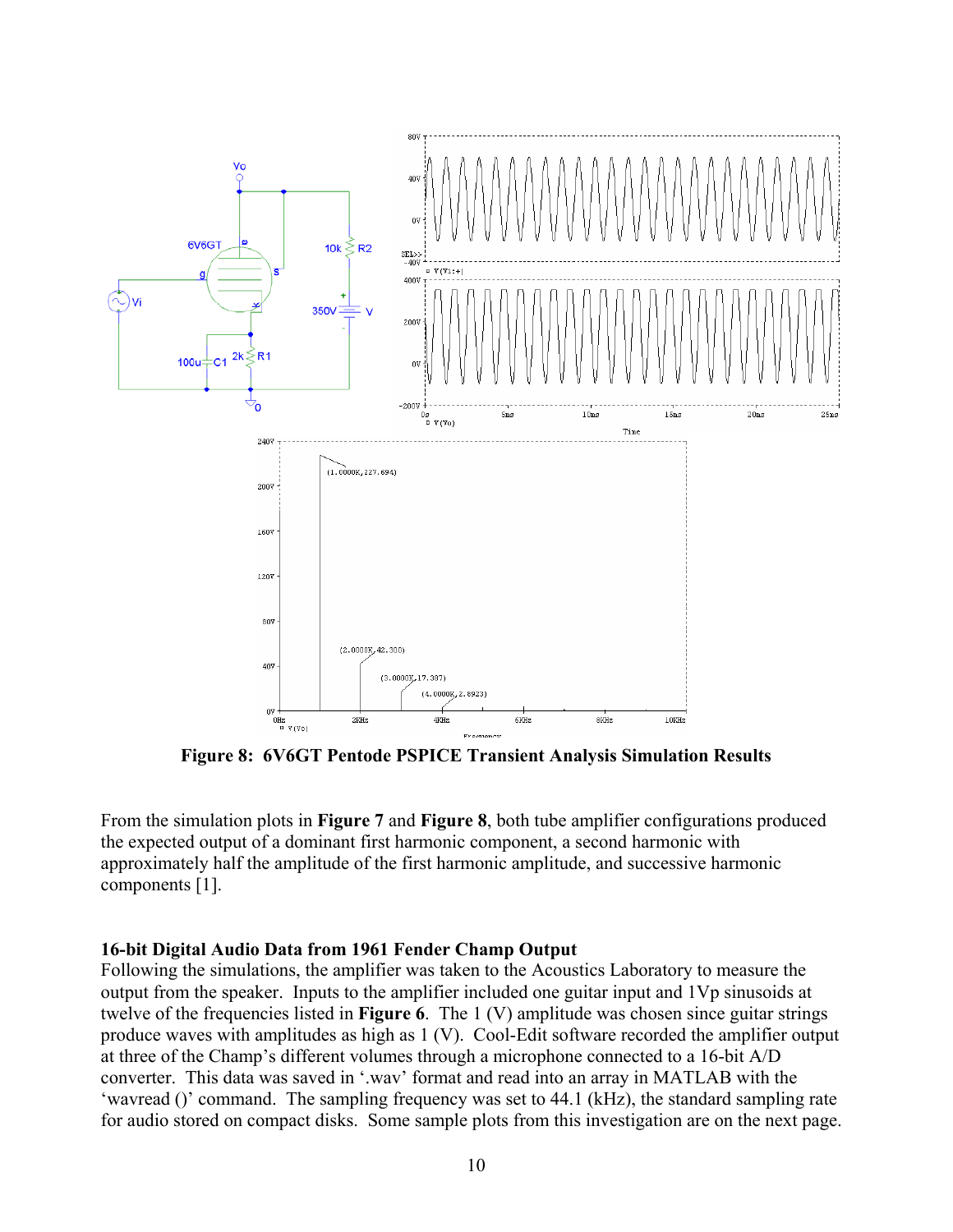

**Figure 9: Fender Champ Output in 16-bit Digital Audio Data for 1Vp 1046.50 (Hz) Sinusoid at Volumes 3, 6, and 9**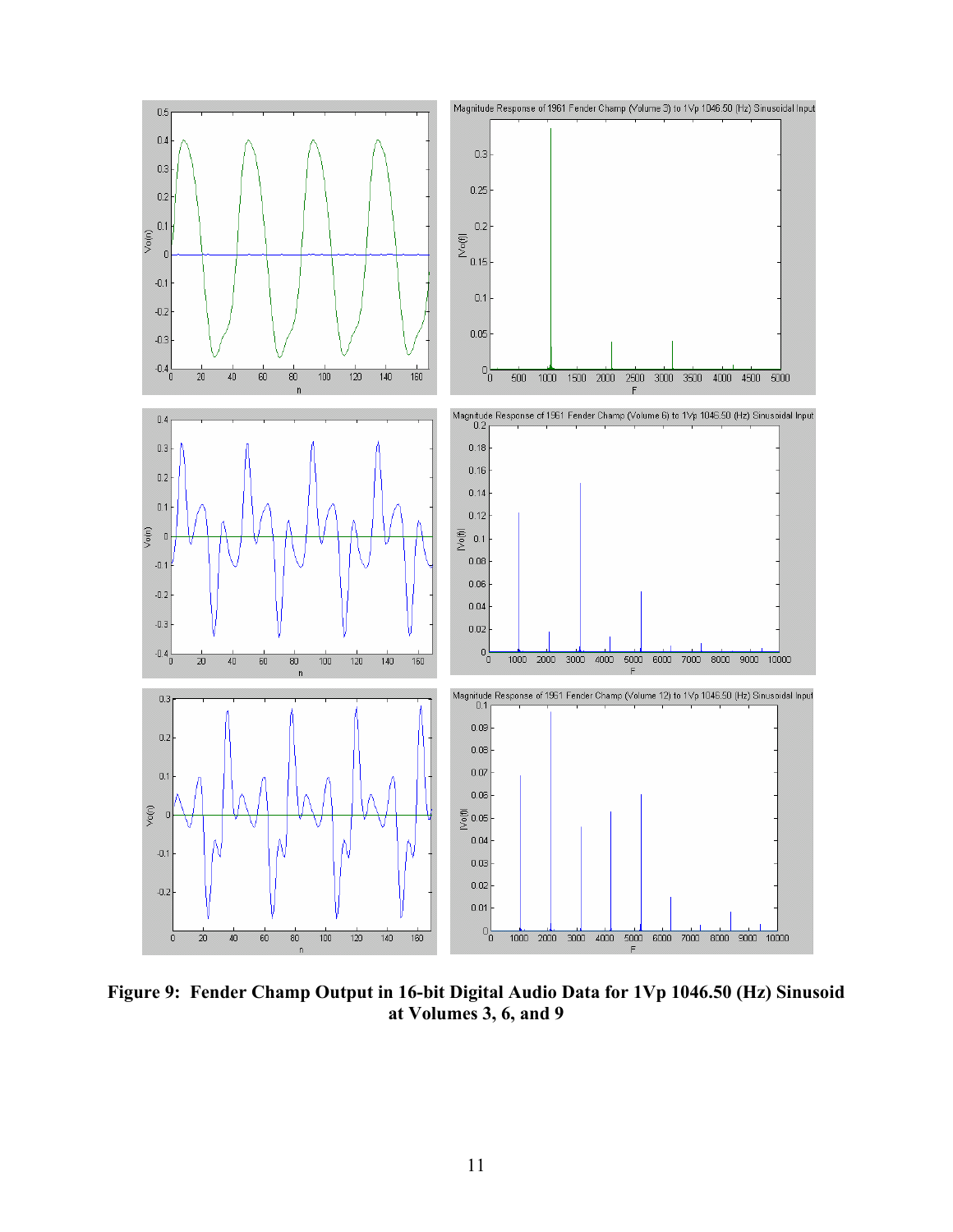From this investigation, lower frequency inputs exhibited a distorted output with an increased 'ringing' effect as frequency increased to  $\sim$ 1000 (Hz). At 1046.50 (Hz), the 'ringing' seen on the output of the Champ reached its peak such that a  $3<sup>rd</sup>$  and  $2<sup>nd</sup>$  harmonic component were both higher than the first harmonic as seen in **Figure 9**. This output was not expected, but assumed to be due to a resonance effect from the amplifier's output transformer. Higher frequencies above ~2000 (Hz) did not exhibit a significant amount of harmonic distortion.

#### **Output of 1961 Fender Champ at Single-Ended Power Tube Stage**

To verify the unexpected results in Figure 9 were contributed by the output transformer's frequency response characteristics, the output of the Champ at the single-ended power tube stage before the transformer was measured on an oscilloscope. Since tube circuits are characterized by high output voltages, a voltage divider connected to the 6V6GT output of the Fender Champ allowed the oscilloscope to measure the output at lower amplitudes.



 $Vo = (R2/(R1+R2))^*6V6GT$  output = 0.00662\*6V6GT output **Figure 10: Voltage Divider to Measure Output of Single-Ended Power Stage** 

This 'Vo' measurement was saved and opened in MATLAB to view the frequency response. The test input for this exercise was a 1Vp 1046.50 (Hz) sinusoid as in **Figure 9** since the worst frequency response was exhibited for this particular frequency. The output for volume 12 on the amplifier can be seen below.



**Figure 11: Output at Single-Ended Power Tube Stage of 1961 Fender Champ at Volume 12 for a 1Vp, 1046.50 (Hz) Sinusoidal Input**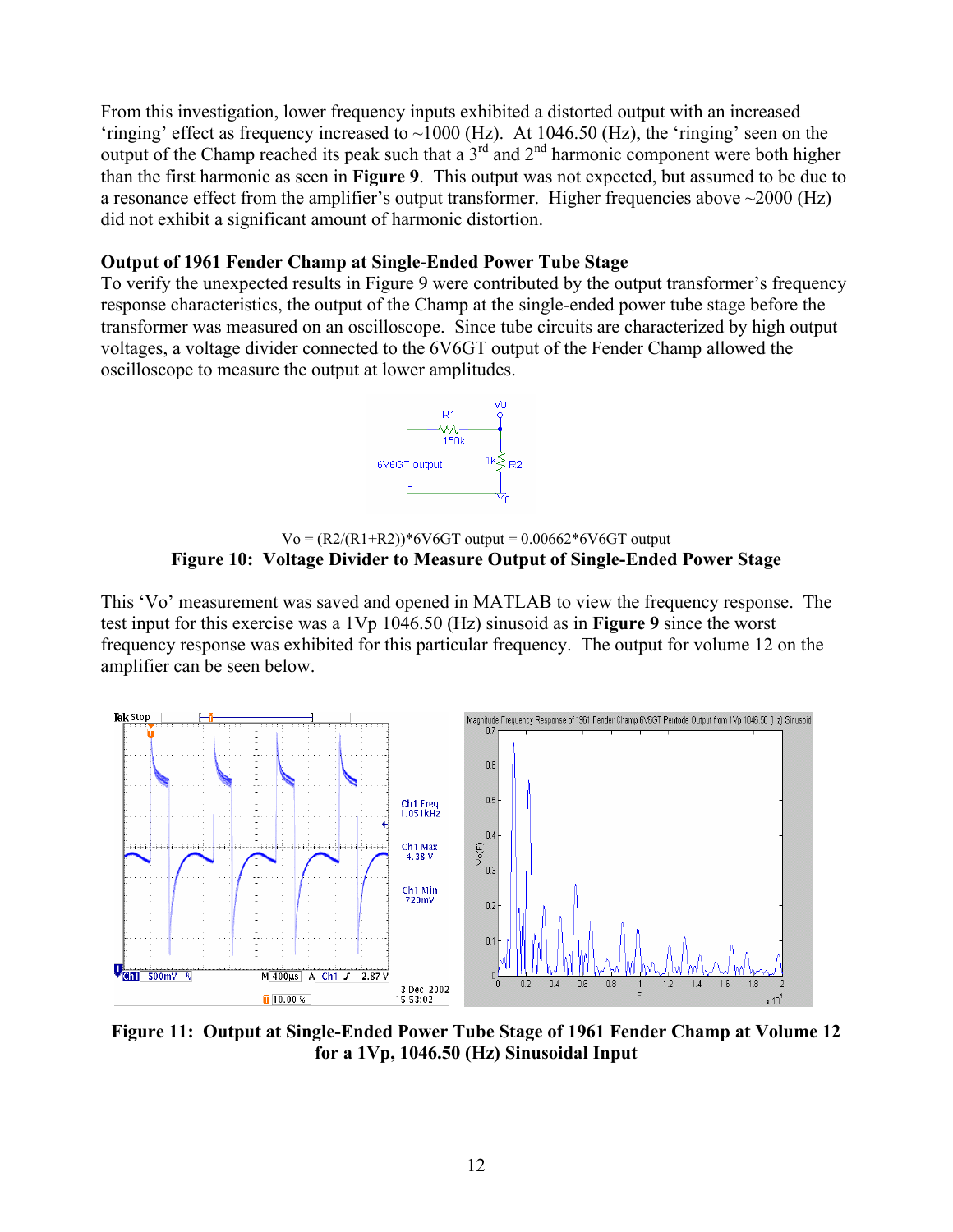From the frequency domain plot in **Figure 11**, one can see that there is a dominant 1<sup>st</sup> harmonic component as expected from the tube output. The transformer removes all harmonics above 10 and also alters the frequency response of the Fender Champ.

### **Output of 1961 Fender Champ for 1952 Fender Telecaster Input**

The output of the Fender Champ from a guitar input can be seen below and was taken so that later data from the DSP implementation could be correlated with the previous results.



**Figure 12: Fender Champ Output from a 1952 Telecaster Input** 

### **Conclusion**

From all the laboratory data, a nonlinear transfer characteristic can be developed in conjunction with the data available for the 12AX7 and 6V6GT tube data sheets.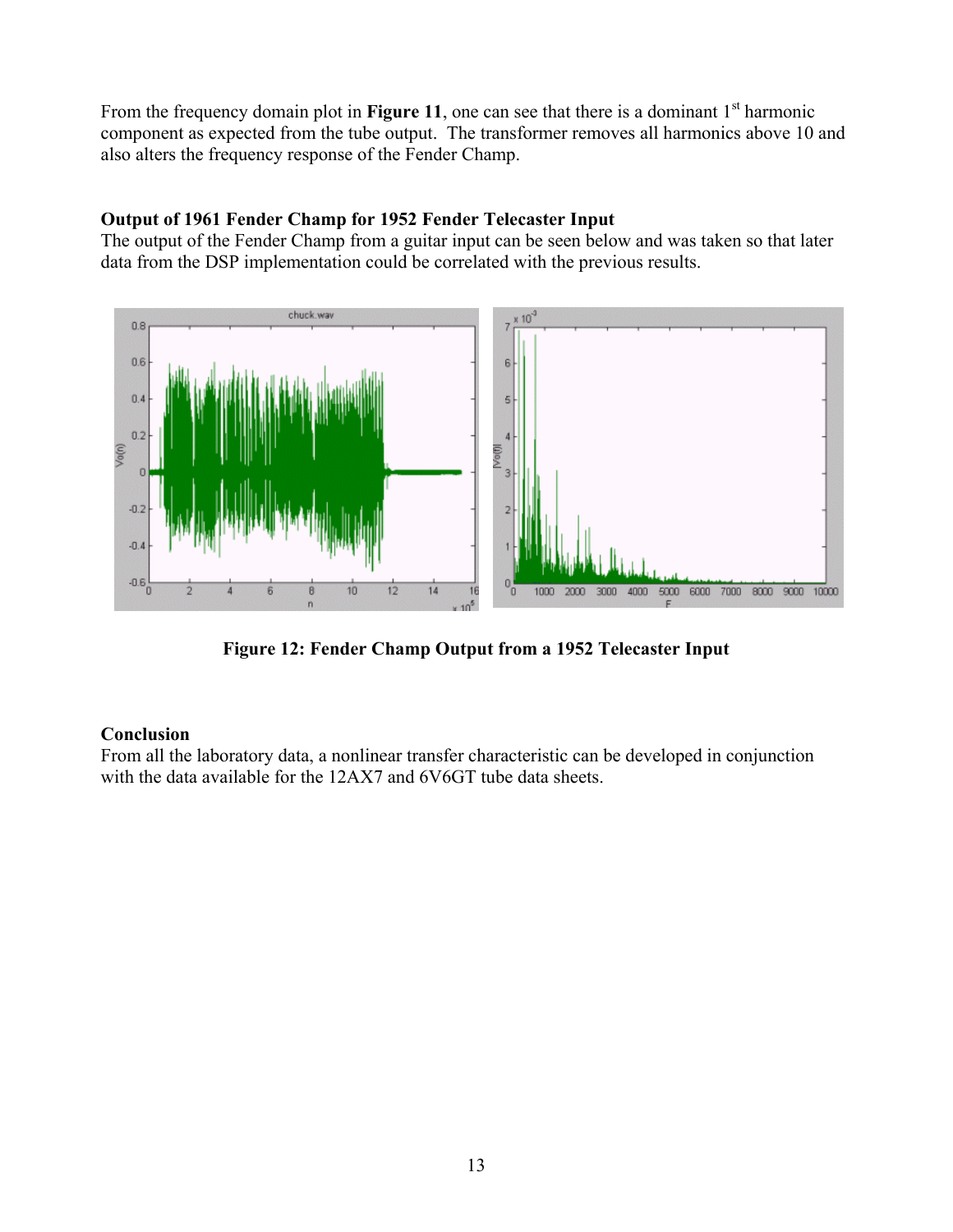# **Schedule**

| Laboratory Week #'s | Task                                                                                                                                      |
|---------------------|-------------------------------------------------------------------------------------------------------------------------------------------|
| 1-4                 | Complete and simulate model of Fender Champ<br>in MATLAB from obtained 12AX7 and 6V6GT<br>tube data sheets                                |
| $5 - 8$             | Complete software to program the actual DSP<br>board and interface the appropriate hardware to<br>the A/D converter and the D/A converter |
| $9 - 12$            | Extra time allotted to complete weeks' 1-4 and<br>5-8 tasks                                                                               |
| $13 - 14$           | Senior 2003 Expo Preparation                                                                                                              |
| $15-16$             | Senior Project Presentation                                                                                                               |